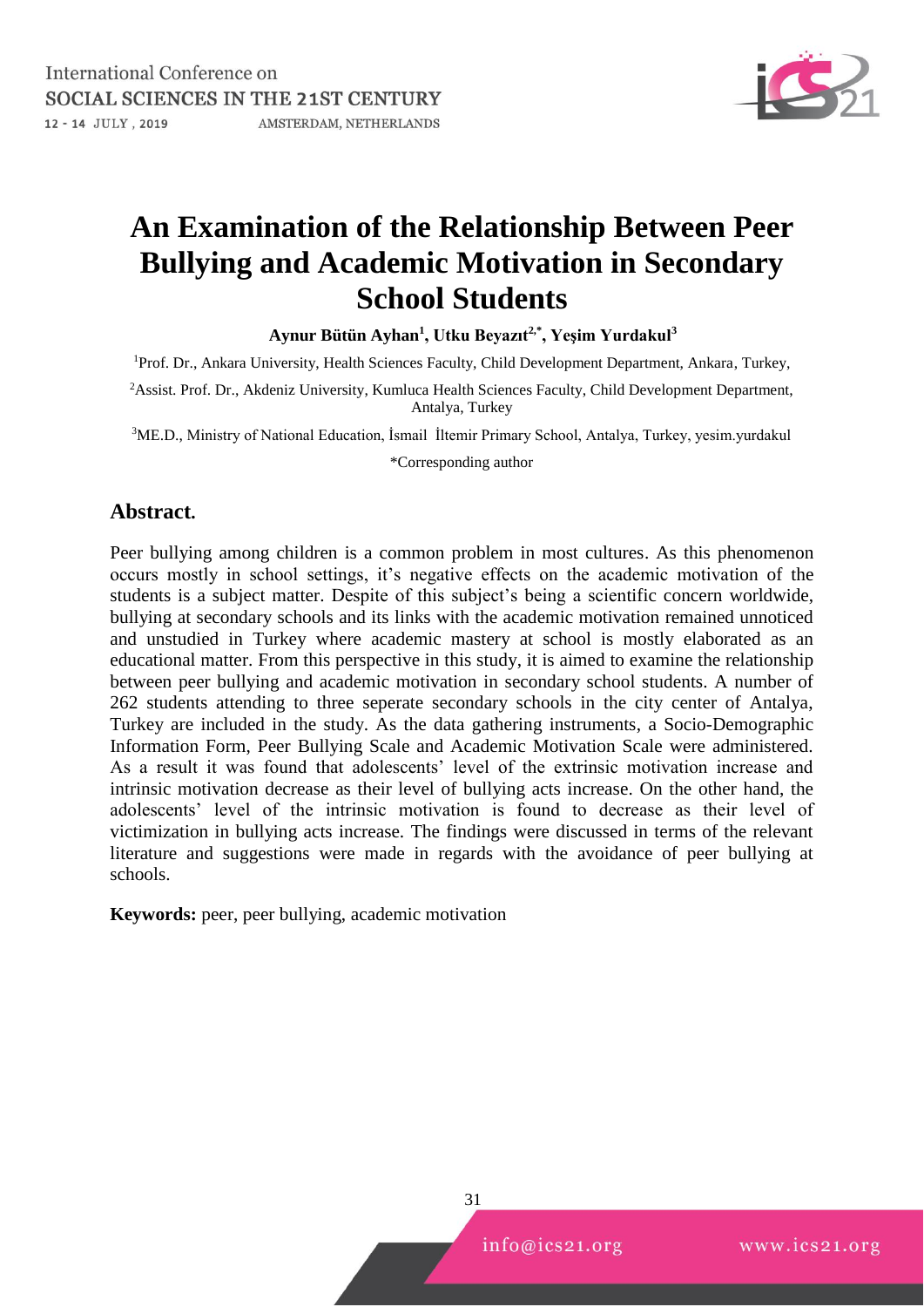

# **1. Introduction**

Peer bullying among children appears to be a common problem in most cultures. Olweus (2013) defined bullying as a victimization which is characterized by unwanted aggressive behaviors or acts involving an interpersonal relationship that invloves an imbalance of power. It involves a high likelihood of resulting in both pyhsical and emotional harm of the children who cannot easily defend themselves (Smith, 2011; Schott, 2014). Bullying is viewed as a multidimensional act which can occur in verbal, physical and relational forms (Gladden et al., 2014). The most common forms of bullying are name calling, verbal insults, rumors, gestures or threating notes, making inappropriate sexual comments, social exclusion; direct physical aggression such as hitting, punching, kicking, property damage and theft (Bradshaw et al., 2015; UNESCO, 2017). Besides these common forms, bullying may ocur in cyberspace through the use of email, texts, cell phones, Internet chatrooms, websites (Deschamps & McNutt, 2016). This new dimension of bullying is called cyberbullying, electronic bullying or online bullying (Langos & Sarre, 2015).

Bullying appears to be a widespread problem among adolescents. In a study, which invloved students in 6th and 10th garde in 25 countries, Nansel et al. (2004) found that the prevalence of bullying varied from 9% to 54% across all countries. Rosen (2017) pointed out that the prevalence of bullying vary by grade level; that is, it reaches to a peak level around 11 years of age and then gradually decreases. The prevalence of bullying is pointed out to be the highest among middle schools as it occurs on a weekly or daily basis (Dupper, 2013). The transition from childhood to adolescence is a developmental challenge and difficulties in this passage may result in emotional and academic problems. The onset of puberty mostly brings biological and psychosocial challenges which may cause a heightened level of distress and cause the middle school students be more vulnerable to psychosocial stress such peer victimization (Espelage & Holt, 2001). As much as age and grade level, gender is shown to be prominent correlate of peer bullying in adolescence. In general, boys are more involved in bullying as bullies whereas females are more likely to be the victims (Vaillancourt et al., 2008). Disadvantaged adolesecents such the adolescents coming from low socioeconomic status, cultural or ethnic differences and the ones who have indicators such as displacement or migration are at highest risk of being bullied (Mitchell 2018). On the other hand, adolescents who lack social skills; use aggression to gain power, social status and popularity among peers (Peeters et al., 2010; Graham, 2016); raised by abusive and neglectful parents who use aggression as a means of discipline (Smith, 2011) are at greater risk of bullying.

As the most common form of aggression among adolescents, bullying has physical, emotional and social consequences on the students' well-being and the school climate in general (Bradshaw & Johnson, 2011). In a number of studies, it is shown that victims of bullying may experience low self-esteem (Blood et al., 2011), anxiety and depression (Hunter et al., 2007; Stapinski et al., 2014), physical complaints (Kaltiala-Heino et al., 2000), suicide (Klomek et al., 2008; Hinduja & Patchin, 2010), and social isolation (Seeds et al., 2010). As a phenomenon mostly occuring in school settings, one of the most prominent and negative effect of bullying is on the academic success of the adolescents. In a number of studies it was shown that negative encounters with peers has negatively effects on academic tasks as it causes stress, inhibits learning and academic performance (Schwartz et al., 2005; Graham, Bellmore, & Mize, 2006). A student who is exposed to bullying behaviors by peers at school, expriences anxiety of being ridiculed, excluded or being victim of physical violence, has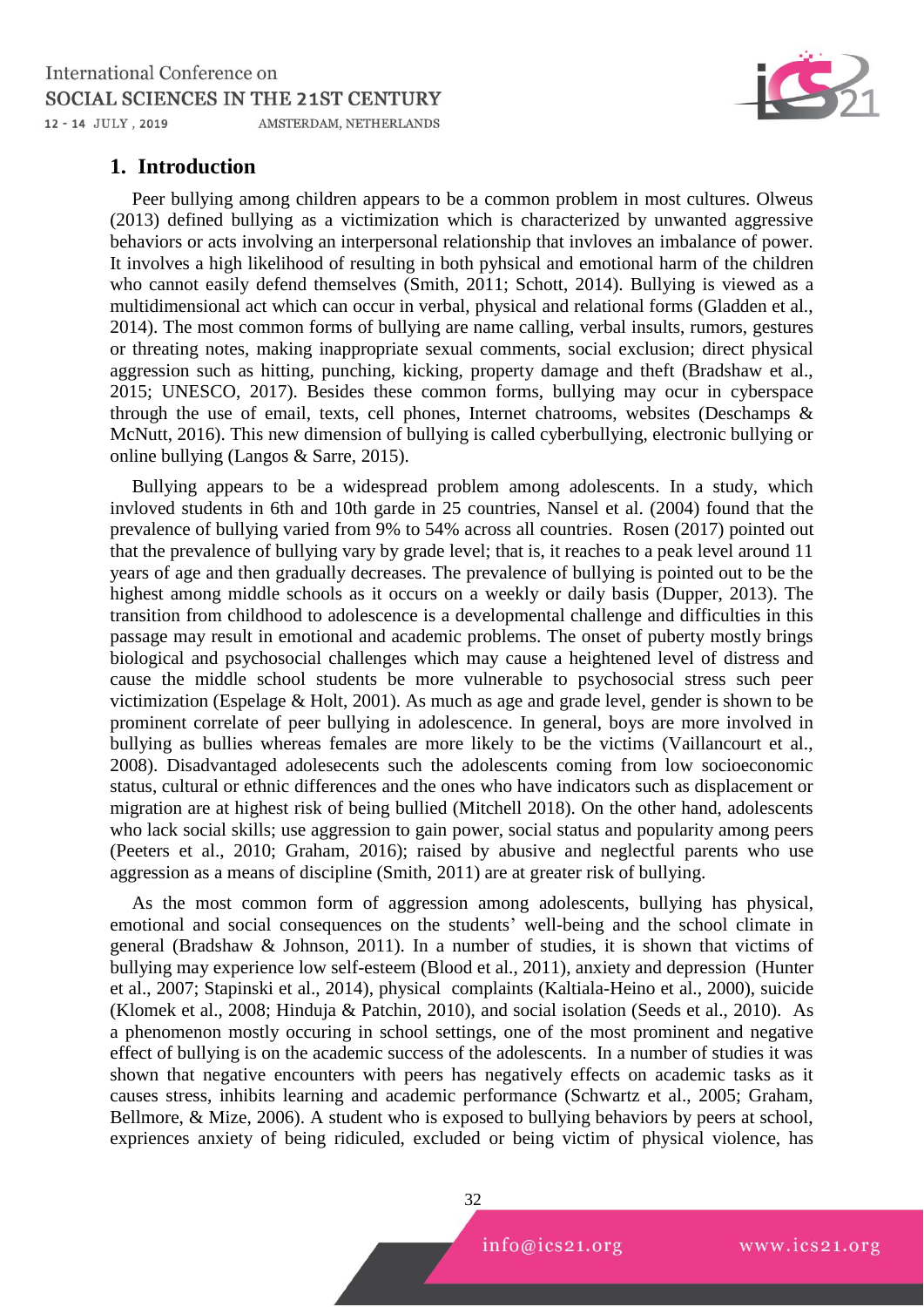

difficulty in concentrating, stop attending classes or even may loose motivation in academic tasks (Espelage et al., 2013).

Adolescence is a period in which self-worth is predominantly determined by peer socialization and self-worth (Kulaksızoğlu, 2005). In the school setting, experiences of success and mastery is crucial for a student to gain self-esteem and a sense of satisfaction which would create a positive affect by facilitating the learning. According to Slee and Skrzypiec (2016) well-being at school is enhanced when the students are satisfied with their experiences with peers at school; that is, the positive relationships with peers impact academic achievement and motivation. Mastery at school involves an association between learning and well-being at school as students' sense of safety, belonging to school, and a feeling of connectedness influence academic motivation which is one of the most crucial preconditions of learning (Konishi et al., 2010). A student experiencing difficulties due to victimization and negative relationships with peers at school, may not be not ready for learning due to a loss of academic motivation (Bacanlı and Şahinkaya, 2011).

According to Lepper et al. (2005) academic motivation have extrinsic and intrinsic components. Intrinsic motivation refer to an individual interest and curiosity to learn, whereas extrinsic motivation refer to the extent to which behaviors are controlled by external factors and are mainly based on motives such as pleasing the parents or the teacher, receiving good grades and appraisal. It is thought that an impairment in intrinsic motivation may cause psychological diffculties in the adolescents' individual satisfaction and pleasure in learning. Hence, particularly an intrinsic motivation in academic tasks may not be possible in a school climate where the students expriences emotional stress due to victimization. The literature discussed above reveals that bullying at school may significantly influence the adolescents behaviors and learning. The phenomenon has been an object of many researches lately as bullying at school became widespread. Despite of the subject's being a scientific concern worldwide, bullying at secondary schools and its links with the academic motivation remained unnoticed and unstudied in Turkey where academic mastery at school is mostly elaborated as an educational matter. Taking this as the starting point, in this study, it was aimed to examine the relationship between peer bullying and academic motivation in secondary school students.

## **2. Method**

#### **2.1 Participants**

The participants of the study consisted of 262 adolescents, attending to three seperate secondary schools in the city center of Antalya, Turkey in 2018-2019 spring semester. In terms of selecting the schools that the study is planned to be implemented, the Ministry of National Education was consulted and information is obtained about the socio-demographic profiles and the number of students enrolled in secondary schools. The three schools were

Chosen by considering how they represented the socio-demographic characteristics of the overall population.



 $info@ics21.org$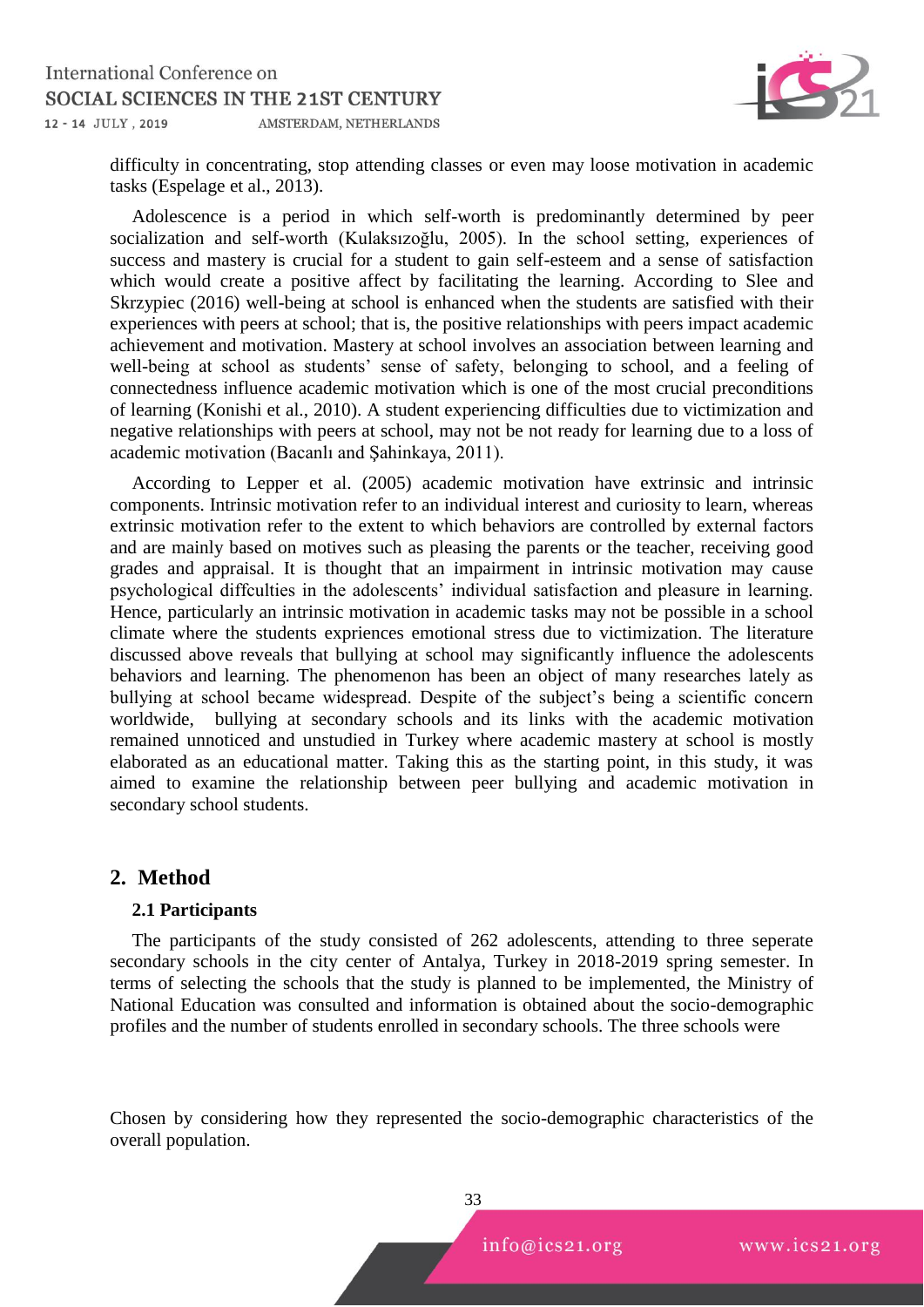

A total of 58.8% ( $n=154$ ) of the adolescents were female and 41.2% ( $n=108$ ) of them were male. The age mean of the adolescents were 12.42±1.19 and their ages varied between 11 and 15. In terms of their grades, 20.6% (n=54) of the adolescents were attending fifth grade, 28.6% (n=75) of them were attending sixth grade, 27.1% (n=71) of them were attending seventh grade and 23.7% (n=62) of them were attending eight grade.

#### **2.2 Instruments:**

In the study, an Individual Information Form is administered for the purpose of gathering socio-demographic information from the adolescents. In addition, the adolescents were administered Academic Motivation Scale for the purpose of assessing their level of academic motivation and Peer Bullying Scale Adolescent Form was administered for the purpose of assessing the level of adolescents' being exposed to peer bullying and the level of exposing bullying to their peers.

*Individual Information Form.* The Individual Information Form, which was prepared by the researchers, included questions regarding the adolescents' school, gender, age and grade.

*Academic Motivation Scale (AMS).* The scale was developed by Leeper et al. (2005) for the purpose of assessing extrinsic and intrinsic motivation in terms of the students' academic motivation. The scale is consisted of 33 likert type items in two subcales as extrinsic and intrinsic motivation. The Extrinsic Motivation Subscale is consisted of 17 items and the Intrinsic Motivation Subscale is consted of 16 items. The scoring of the items range from not like me at all (1) to exactly like me (5). The subscale scores are computed by summation of all items in the relevant subscale and each subscale scores are computed seperately. The scores of the Extrinsic Motivation Subscale vary between 16 and 80 and the scores of the Intrinsic Motivation Subscale vary between 17 and 85. Higher scores indicate higher levels of extrinsic and intrinsic academic motivation.

In the reliability analysis of the original scale, the correlation coefficient of the Extrinsic Motivation Subscale is found to be .87 and .90 for the Intrinsic Motivation Subscale. The scale was adopted into Turkish by Bacanlı and Şahinkaya (2011). In the analysis, the correlation coefficient of the Extrinsic Motivation Subscale is found to be .70 and .77 for the Intrinsic Motivation Subscale. For this study, the Cronbcah alpha coefficient is computed as .75 for Extrinsic and .91 for Intrinsic Motivation subscale.

*Peer Bullying Scale Adolescent Form (PBSA).* The scale was developed by Ayas and Pişkin (2015) in order to assess peer bullying behaviors of the adolescents and the victims of bullying behaviors by their peers. The scale consisted of two subscales as The Bully and the Victim subscale. Both subscales consisted 53 likert type items and the scoring of the items range from almost everyday (4) to never (0). The scores of the both subscales vary between  $0$ and 212. The higher scores in The Bully subscale show higher levels of peer bullying behaviors whereas the higher scores in The Victim subscale show higher levels of being victim of bullying behaviors by peers.

In the reliability study of the scale, the Cronbach alpha coefficient of the The Bully Subscale was found to be .92 and .93 for the Victim Subscale (Ayas & Pişkin 2015). In this study, the Cronbach alpha coefficient was found to be .95 for and The Victim and .96 for The Bully subscale.



 $info@ics21.org$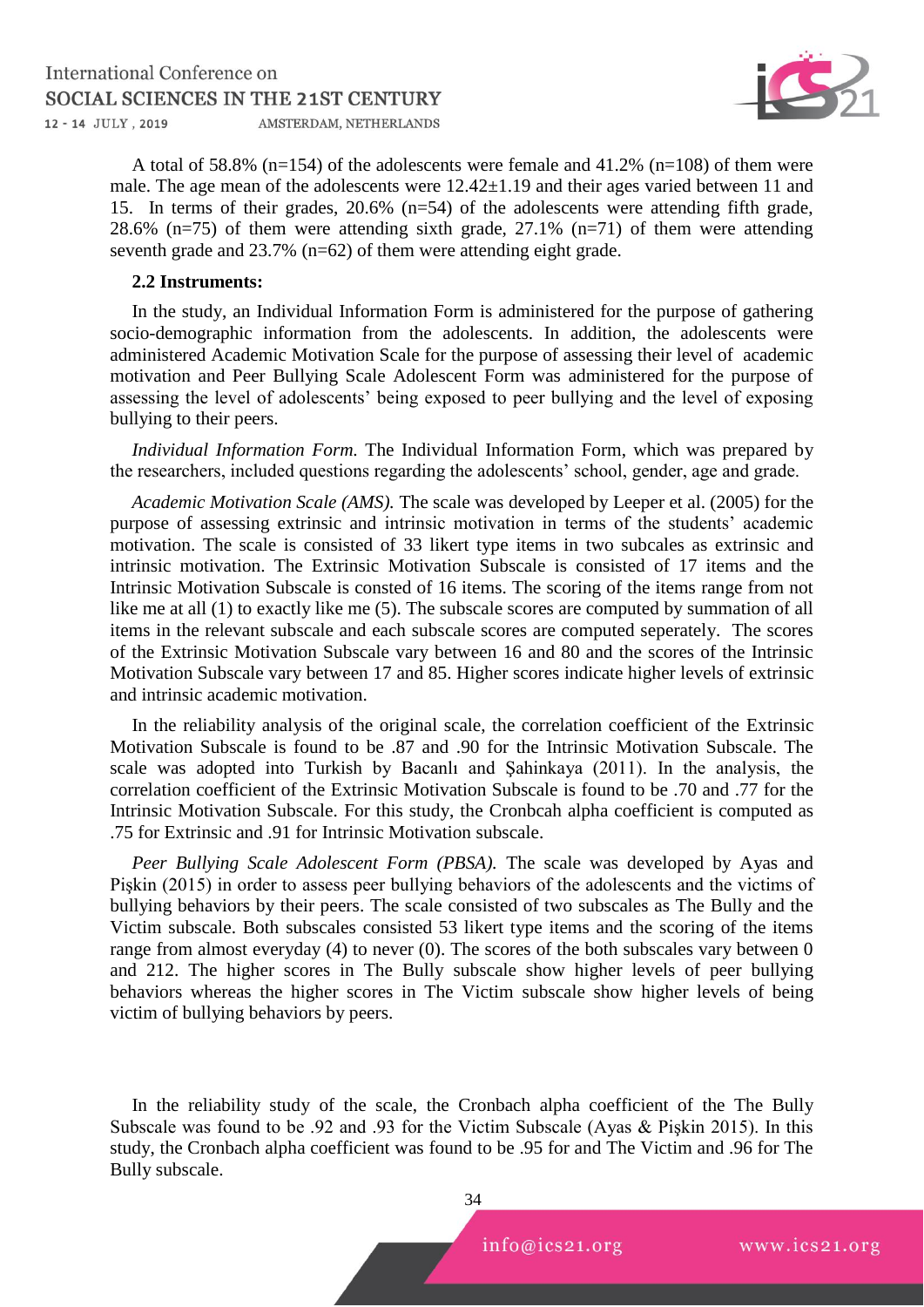

#### **2.3 Data Collection and Data Analysis**

The data collection procedure of the study was carried out in accordance with the 2008 Helsinki Decleration. Initially, the necessary permissions were provided from the authors of the instruments implemented, from the Ministery of Education and the school administrations. In each classroom the teachers and the adolescents were informed about the content of the study; and were explained that participation in the study is on voluntary basis and their answers would be kept confidential. The forms were administered to a number of 274 adolescents. However, 18 forms were excluded due to the high number of omitted items. Consequently, a number of 262 forms were included in the statistical analysis. SPSS 22 software was used for the analysis of the collected data. Initially, a normality test was performed regarding whether parametric test conditions have been established or not (Tabachnick & Fidel, 2013). The results of the Kolmogorof-Smirnov test showed that parametric test conditions were not established (p>.05). Thus, Spearman's correlation coefficient was taken into account in the correlation analysis.

### **3. Results**

The arithmetic means and the standard deviations regarding Academic Motivation Scale and Peer Bullying Scale are presented in Table 1.

*Table 1: Arithmetic Means and Standard Deviations of Academic Motivation Scale and Peer Bullying Scale Scores* 

| <b>Scores</b>                       |                         | n   | Minimum        | Maximum | X     | <b>SD</b> |
|-------------------------------------|-------------------------|-----|----------------|---------|-------|-----------|
| Academic<br><b>Motivation Scale</b> | Extrinsic<br>Motivation | 262 | 16             | 80      | 42.73 | 10.61     |
|                                     | Intrinsic<br>Motivation | 262 | 17             | 85      | 54.43 | 15.65     |
| Peer Bullying<br>Scale              | <b>Bully</b>            | 262 | $\theta$       | 172     | 18.08 | 26.49     |
|                                     | Victim                  | 262 | $\overline{0}$ | 156     | 37.89 | 35.42     |

According to the results seen on Table 1, adolescents' mean score of Extrinsic Motivation Subscale of Academic Motivation Scale is 42.73±10.61. The scores vary between 16 and 80. The mean score of Intrinsic Motivation Subscale 54.43±15.65 and the scores vary between 17 and 85. When the scores of the Peer Bullying Scale is examined, it is seen that the mean of the Bully Subscale is 18.08±26.49. The scores of the subscale vary between 0 and 172. On the other hand, the mean of the Victim Subscale is 37.89±35.42. The scores of the subscale vary between 0 and 156.

The Spearman's correlation coefficient results of the adolescents' Academic Motivation Scale and Peer Bullying Scale are presented in Table 2.

*Table 2: The Spearman's Correlation Coefficient Results of Academic Motivation Scale and Peer Bullying Scale*

| Subscales                        |                          |                          |                                      |        |
|----------------------------------|--------------------------|--------------------------|--------------------------------------|--------|
| Academic Motivation-Extrinsic    | $\overline{\phantom{a}}$ |                          | $86**$                               |        |
| 2. Academic Motivation-Intrinsic | 240**                    | $\overline{\phantom{0}}$ | ነ∩ ≲ * *<br>$\overline{\phantom{0}}$ | $72**$ |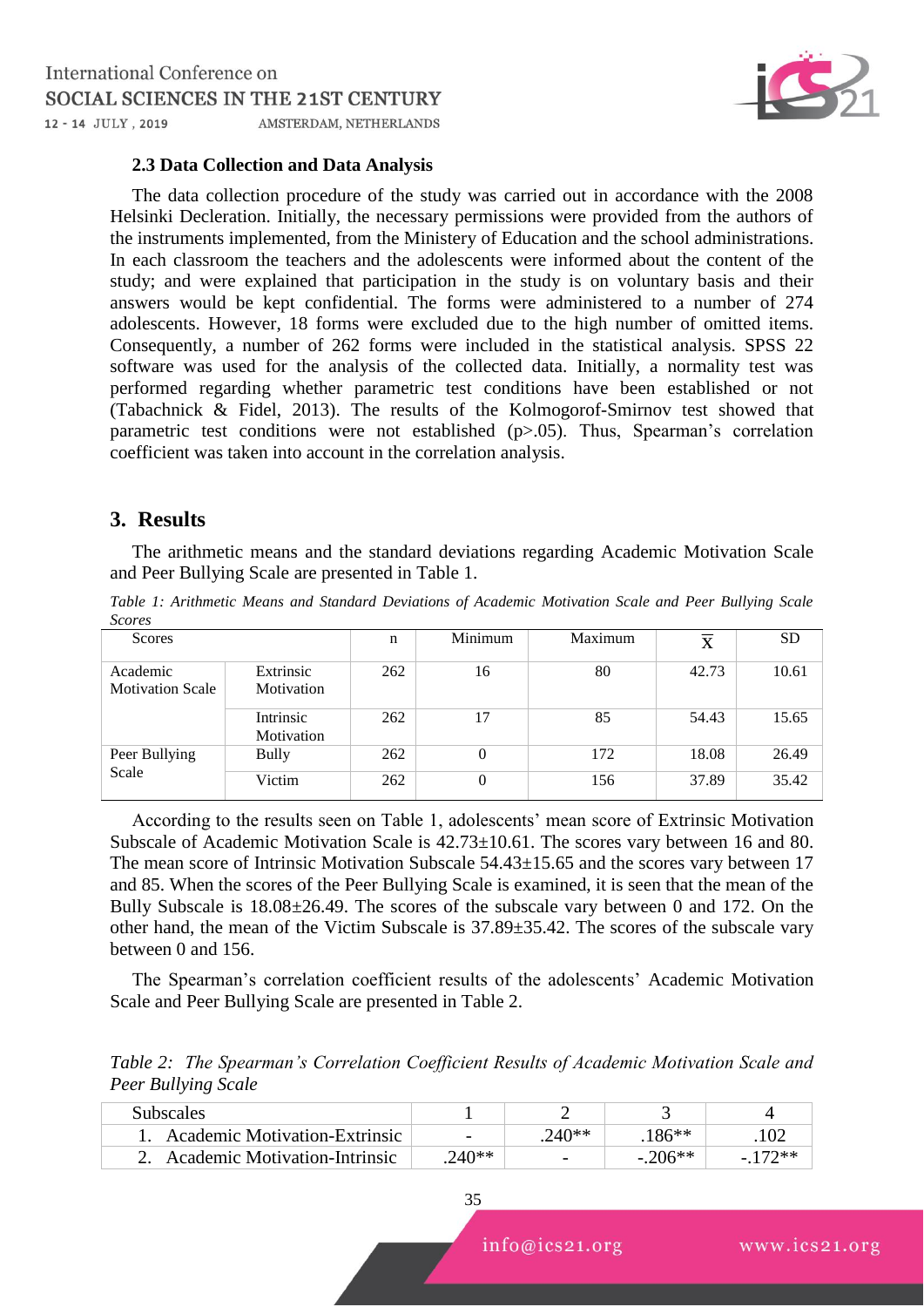

| 3. Peer Bullying-Bully  | $.186**$ | $-.206**$ | $\overline{\phantom{0}}$ | $.613**$                 |
|-------------------------|----------|-----------|--------------------------|--------------------------|
| 4. Peer Bullying-Victim |          | $-172**$  | $.613**$                 | $\overline{\phantom{0}}$ |
|                         |          |           |                          |                          |

 $* p < .05, ** p < .01$ 

As can be seen on Table 2, the Extrinsic Motivation subscale of Academic Motivation Scale is found to be significantly and positively correlated with the Bully  $(r=.186, p<.01)$ subscale of Peer Bullying Scale. On the other hand, the Intrinsic Motivation subscale of Academic Motivation is found to be significantly and negatively correlated with both the Bully ( $r = -206$ ,  $p < 01$ ) and the Victim ( $r = -172$ ,  $p < 01$ ) subscales of Peer Bullying Scale.

#### **4. Discussion**

In the present study, it was aimed to examine the relationship between peer bullying and academic motivation in secondary school students. As a result it was found that adolescents' level of the extrinsic motivation increase and intrinsic motivation decrease as their level of bullying acts increase. On the other hand, the adolescents' level of the intrinsic motivation is found to decrease as their level of victimization in bullying acts increase. Although the correlations were weak, the above-mentioned findings were statistically significant whereas no significant association was found between being a victim of peer bullying and extrinsic motivation. It is thought that these results provide evidence related to the link between peer bullying acts and academic motivation of the secondary school students.

In the literature, most studies conducted on the subject have focused on the correlates of peer victimization by providing evidences related to influences of peer bullying at school. A meta-analytic study of Nakamoto and Schwartz (2010), in which 33 studies were reviewed, revealed that victimization by peers is linked to poor academic adjustment and mastery. In line with this finding, in this study victimization by peers is found to be negatively related to intrinsic academic motivation. According to Lepper (2005), intrinsic motivation refers to curiosity, challenge and independent mastery. Parallel to this argument, it is thought that being a victim of bullying may be causing emotional distress and negatively influencing the adolescents' engagement in academic tasks. A number of studies in the literature provided evidences in accordance with this finding of the present study. In a study Juvonen et al. (2011), examined how bullying experiences are associated with academic performances in a sample of 2300 middle school students. In the study, it was found that being a victim of bullying acts by peers at school is highly associated with poor academic disengagement. Another study, in which Tortura et al. (2014) investigated the influences of peer victimization on the academic achievement in middle school adolescents, it was found that victimization by peers was a significant predictor of low academic competence by way of poorer engagement in school tasks and psychological distress. In the study it was stressed out that bullying impacts the school environment, by complicating the learning procedure. The adolescents who are bullied may feel fearful and intimidated that they may be focusing all their attention to deal with the stressful effects of being bullied rather than the academic tasks; feel depressed and loose their curiosity due to depression they experience; invest all their efforts in avoiding being humaliated and harmed.

On the other hand, Lepper (2005) argued that extrinsic motivation refers to depending on teacher instead of individual curiosity and challenge. This component of academic motivation also includes a desire to please teacher and being stimulated by easy work. In the present

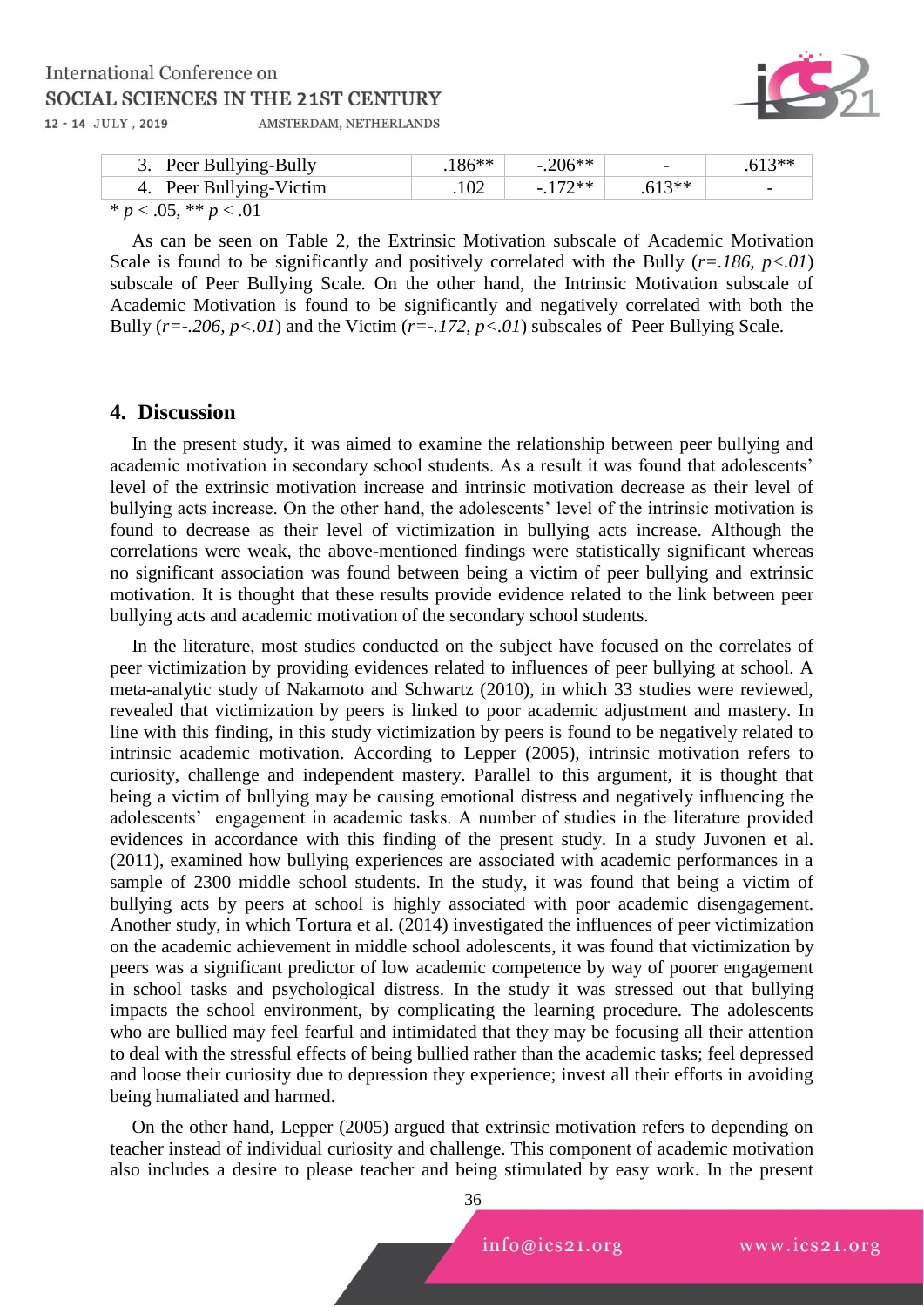#### **International Conference on** SOCIAL SCIENCES IN THE 21ST CENTURY 12 - 14 JULY, 2019 AMSTERDAM, NETHERLANDS



study, the adolescents who had higher levels of bullying acts had higher extrinsic and lower intrinsic motivation. Smith (2011) argued that bullying children, although they may have high social intelligence, may adhere aggressive behaviors and attitudes towards other children, may display defensive and hostile motives at school. According to Kaukianen et al. (2002) these problem behaviors might be resulting from learning difficulties and/or bullying might be used as a strategy for distracting attention. On the other hand, children with low academic skills might be rejected by their peers and these children may relate to bullying (Toblin et al., 2005). Consequently, the difficulties in terms learning might be one of the reasons why intrinsic motivation is lower in adolescents who are involved in bullying acts. The bullies are also argued to be more manipulative and prone to use aggressive acts as a strategy for reaching their social goals despite of the rules and limitations (Pekel-Uludağlı ve Uçanok, 2005; Dijkstra et al., 2008). The bully adolescents might be considering the teacher as an authority figure to expose rules and control their behaviors and be more dependent on teachers as the rulers. An explanation of why bullies have higher extrinsic motivation might be that they might be more inclined to be stimulated by external forces such as rewards or appraisals; and/or the external forces might be motivating their behaviors in the lack of intrinsic motives.

The results of the present study provide findings to better understand the components of academic motivation in adolescents invloved in peer bullying, either as the bully or the victim. It is thought that the concept of peer bullying must be paid special attention when trying to understand the causes of academic disengagement and to improve learning environment in middle schools. These findings are also important as they provide recent and confirming proof that bullying as a psycho-social stressor is linked to academic motivation. In early adolescence, relationships with peers play an important role in academic motivation. Therefore educators, school mental health proffessionals and parents must pay attention to peer dynamics in their efforts to support adolesents' academic success. In efforts to improve and maintain a healthy school environment anti-bullying policies should be the priority. As the victims and the bully roles become stable during early adolescence, it is improtant that the anti-bullying interventions should commence in earlier periods, should be continious and the maintinance of these interventions should be ensured as in each developmental stage the dynamics of bullying may differ. School based interventions should include improvement of  $\frac{3}{5}$  school climate as a whole to prevent bullying, provide social support systems for the students and their parents, reduce aggressive behaviors of the adolescents while providing them social skills and assertiveness training; promoting awareness about classroom rules and anti-bullying school policies.

Besides the significance of the findings, a number of limitations of the present study should be mentioned as well. The strength of the correlations were weak despite their significance. It is thought that this result might be due to the limited sample size on the contrary of the relatively high number of items administered in the forms. It would be beneficial to increase the sample size and to improve both the internal and the external validity of the research findings in the upcoming studies. Second limitation to be mentioned is that the data of the study depend on the self-report measures. Self-reports of bullying in particular might be inaccurate and less likely to reveal findings related to the subject of concern. Future studies should utilize a wider variety of data resources such as school reports, observations and interviews. It should also be pointed out that in this study the relation beween peer bullying academic motivation is examined without controlling the effects of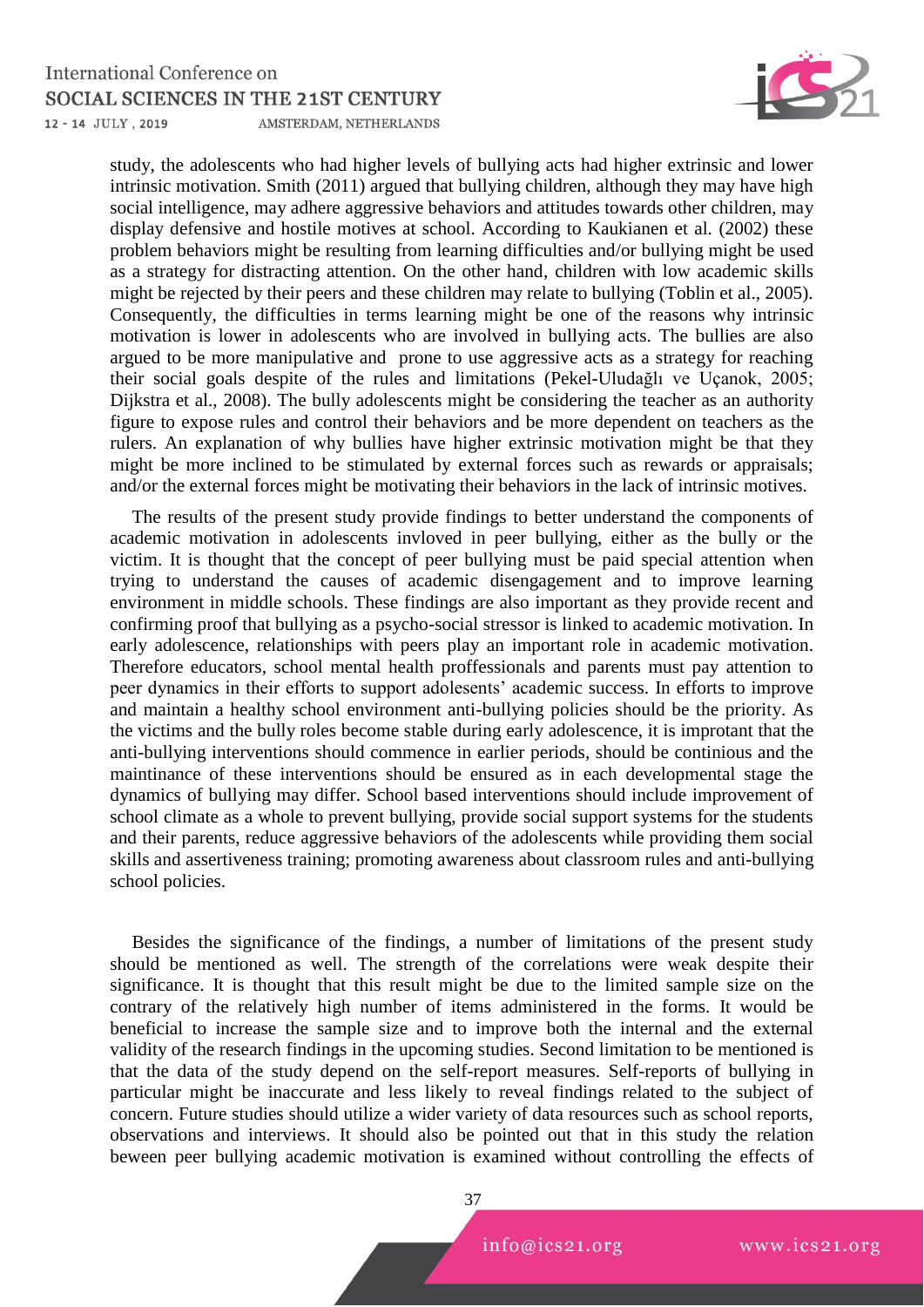

individual factors such age, gender and socio-economic background. Future studies should particularly take the diverse social structure of the Turkish sample into account when examining peer bullying and academic motivation.

# **References**

- [1] Ayas, T., & Pişkin, M. (2015). Akran Zorbalığı Belirleme Ölçeği Ergen Formu. Akademik Bakış Dergisi, 50, 316-324.
- [2] Bacanlı, H. & Şahinkaya, Ö. (2011). The adaptation Study of Academic Motivation Scale into Turkish. Procedia Social and Behavioral Sciences, 12, 562–567.
- [3] Bradshaw, C. P., & Johnson, R. M. (2011). The social context of bullying and peer victimization: An introduction to the special issue. Journal of School Violence, 10(2), 107-114.
- [4] Bradshaw, C. P. Waasdrop, T. E., & Johnson, S. L. (2015). Overlapping verbal, relational, physical, and electronic forms of bullying in adolescence: Influence of school context. Journal of Clinical Child & Adolescent Psychology, 44(3), 494-508.

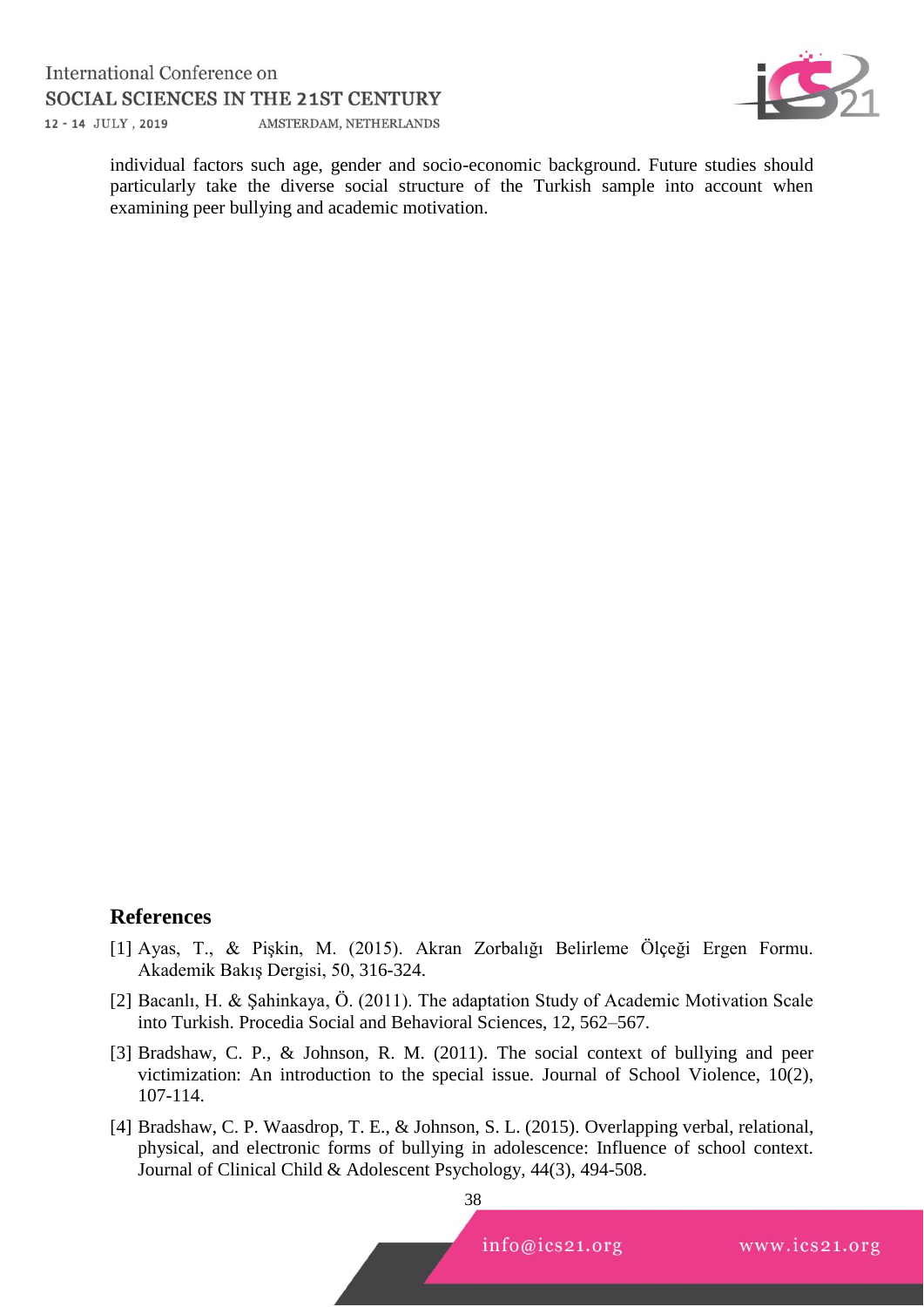

- [5] Blood, G. W., Blood, I. M., Tramontana, G. M., Sylvia, A. J., Boyle, M. P., & Motzko, G. R. (2011). Self-reported experience of bullying of students who stutter: Relations with life satisfaction, life orientation, and self-esteem. Perceptual and Motor Skills, 113(2), 353– 364.
- [6] Dijkstra, J. K., Lindenberg, S. & Veenstra, R. (2008).Beyond the class norm: Bullying behavior of popular adolescents and its relation to peer acceptance and rejection. J Abnorm Child Psychol, 36, 1289–1299.
- [7] Deschamps, R., & McNutt, K. (2016). Cyberbullying: What's the problem? Canadian Public Administration, 59, 45–71.
- [8] Dupper, D. R. (2013). School bullying, new perspectives on a growing problem. U. K.. : Oxford University Press.
- [9] Espelage, D. L. & Holt M. K. (2001) Bullying and victimization during early adolescence. Journal of Emotional Abuse, 2(2-3), 123-142.
- [10]Espelage, D. L., Hong, J. S., Rao, M. A. & Low, S. (2013). Associations between peer victimization and academic performance, Theory Into Practice, 52, 4, 233-240.
- [11]Gladden, R. M., Vivolo-Kantor, A. M., & Hamburger, M.E. (2014). Bullying surveillance among youths: uniform definitions for public health and recommended data elements, Version 1.0. Atlanta, GA: National Center for Injury Prevention and Control, Centers for Disease Control and Prevention and U.S. Department of Education.
- [12]Graham, S. (2016). Victims of bullying in schools. Theory Into Practice, 55(2), 136-144.
- [13]Graham, S. , Bellmore, A.D. , & Mize, J. ( 2006). Peer victimization, aggression, and their co-occurrence in middle school: Pathways to adjustment problems. Journal of Abnormal Child Psychology, 34, 363-378.
- [14]Hinduja, S., & Patchin, J. W. (2010). Bullying, cyberbullying, and suicide, Archives of Suicide Research, 14(3), 206-221.
- [15] Hunter, S. C., Boyle, J. M. E., & Warden, D. (2007). Perceptions and correlates of peervictimization and bullying. British Journal of Educational Psychology, 77, 797–810.
- [16]Juvonen, J., Wang, Y., & Espinoza, G. (2011). Bullying Experiences and Compromised Academic Performance Across Middle School Grades. The Journal of Early Adolescence, 31(1), 152–173.
- [17]Kaltiala-Heino, R., Rimpela, M., Rantanen, P., & Rimpela, A. (2000). Bullying at school—an indicator of adolescents at risk for mental disorders. Journal of Adolescence, 23, 661–674.
- [18]Klomek, A. B., Marrocco, F., Kleinman, M.,Schonfeld, I. S., & Gould, M. S. (2008). Peer victimization, depression, and suicidiality in adolescents. Suicide and Life-Threatening Behavior, 38(2), 166-180.
- [19]Kaukiainen, A., Salmivalli, C., Lagerspetz, K., Tamminen, M., Vauras, M., et al. (2002). Learning difficulties, social intelligence and self-concept: Connections to bullyvictim problems. Scandinavian Journal of Psychology. 43(3), 269-278.
- [20]Kulasızoğlu, A. (2005). Psychology of adolescence. İstanbul: Remzi Publishing.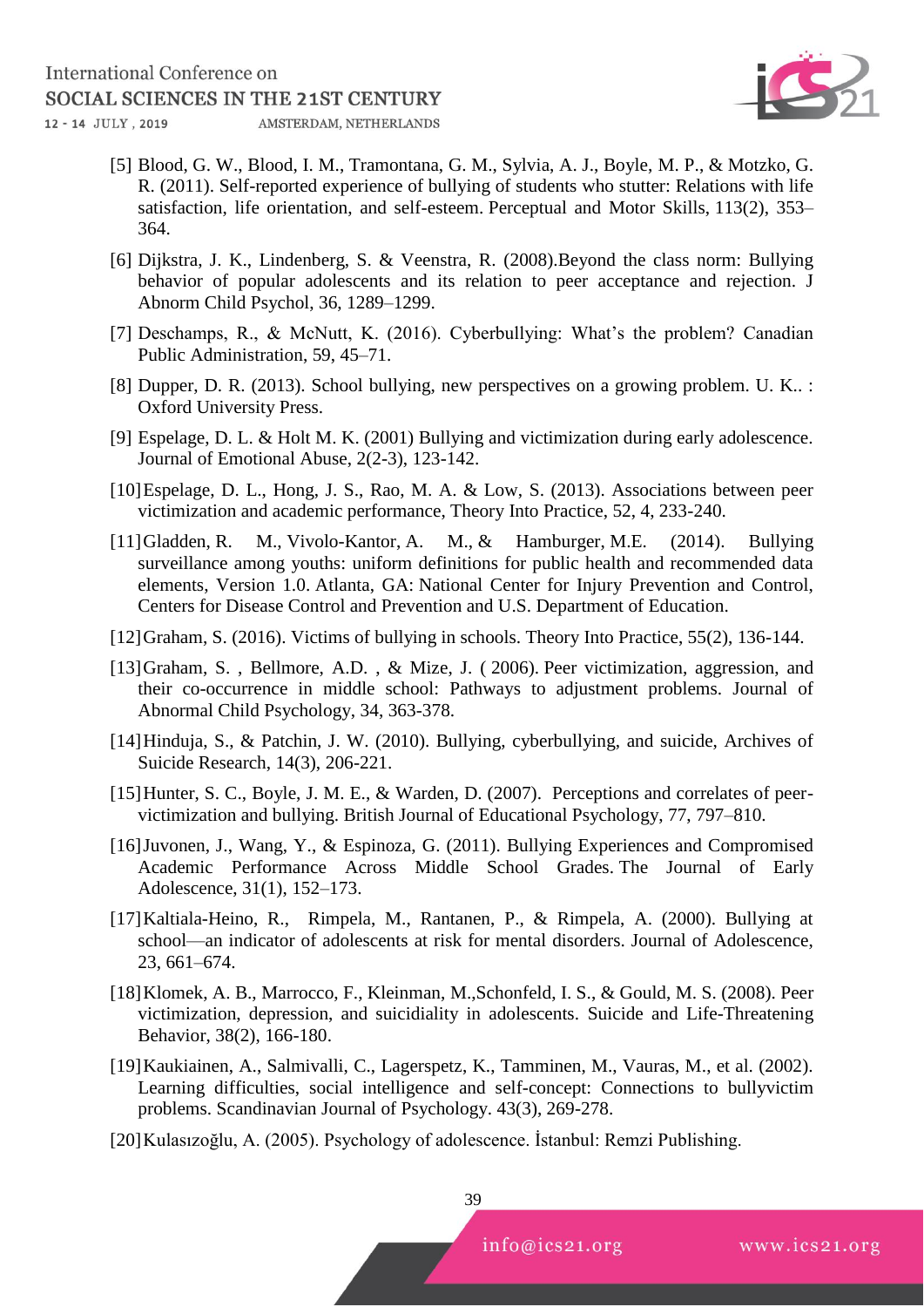

- [21]Konishi, C., Hymel, S.,Zumbo, B. D., & Li, Z. (2010). Do school bullying and student– teacher relationships matter for academic achievement? A multilevel analysis. Canadian Journal of School Psychology, 25(1) 19–39.
- [22]Langos, C., & Sarre, R. (2015). Responding to cyberbullying: The case for family conferencing. Deakin Law Review, 20, 299–319.
- [23]Lepper, M. R., Corpus, J. H., & Iyengar, S. S. (2005). Intrinsic and extrinsic motivational orientations in the classroom: Age differences and academic correlates. Journal of Educational Psychology, 97, 184-196.
- [24]Mitchell, B. L. (2018). The state of bullying in schools. In J. U'Mofe (Ed.), Bullying prevention and intervention at school integrating theory and research into best practices (pp.1-16). Switzerland: Springer Nature.
- [25]Nakamoto, J., & Schwartz, D. (2010). Is peer victimization associated with academic achievement? A meta-analytic review. Social Development, 19, 2, 221-242.
- [26]Nansel, R., Craig, W., Overpeck, M. D., Saluja, G., & Ruan, J. (2004). Health behavior in school aged children, b. cross-national consistency in the relationship between bullying behaviors and psychosocial adjustment. Arch. Pediatr. Adolesc. Med., 158, 730-736.
- [27]Olweus, D. (2013). School bullying: Development and some important challenges. Annual Review of Clinical Psychology, 9, 751-780.
- [28]Peeters, M., Cillessen, A. H., & Scholte, R. H. J. (2010). Clueless or powerful? Identifying subtypes of bullies in adolescence. Journal of Youth and Adolescence, 39(9), 1041–1052.
- [29]Pekel-Uludağlı, N., & Uçanok, Z. (2005). Akran zorbalığı gruplarında yalnızlık ve akademik başarı ile sosyometrik statüye göre zorba/kurban davranış türleri. Türk Psikoloji Dergisi, 20(56), 77-92.
- [30]Rosen, L. H., Scott, S. R., & DeOrnellas, K. (2017). An overview of school bullying. In Rosen, L. H., DeOrnellas, K., Scott, S. R. (Eds.), Bullying in school, perspectives from school staff, students, and parents (pp. 1-22), U. S. A.: Palgrave Macmillan.
- [31]Schott, R. M. (2014). The social concept of bullying: philosophical reflections on definitions. In R. M. Schott, D. M. Søndergaard (Eds.), School bullying, new theories in context (pp. 21-46), New York: Cambridge University Press.
- [32]Seeds, P. M., Harkness, K. L., & Quilty, L. C. (2010) Parental maltreatment, bullying, and adolescent depression: Evidence for the mediating role of perceived social support, Journal of Clinical Child & Adolescent Psychology, 39(5), 681-692.
- [33]Stapinski, L. A., Bowes, L., Wolke, D., Pearson, R., Mahedy, L., Button, K. S., Lewis, G., & Araya, R. (2014). Peer victimization durıng adolescence and risk for anxiety disorders in adulthood: A prospective cohort study. Depression and Anxiety, 31, 574– 582.
- [34]Smith, P. K. (2011). Bullying in schools: the research background. In R. Dixon (Ed.), Rethinking school bullying (pp. 22-37), New York: Cambridge University Press,